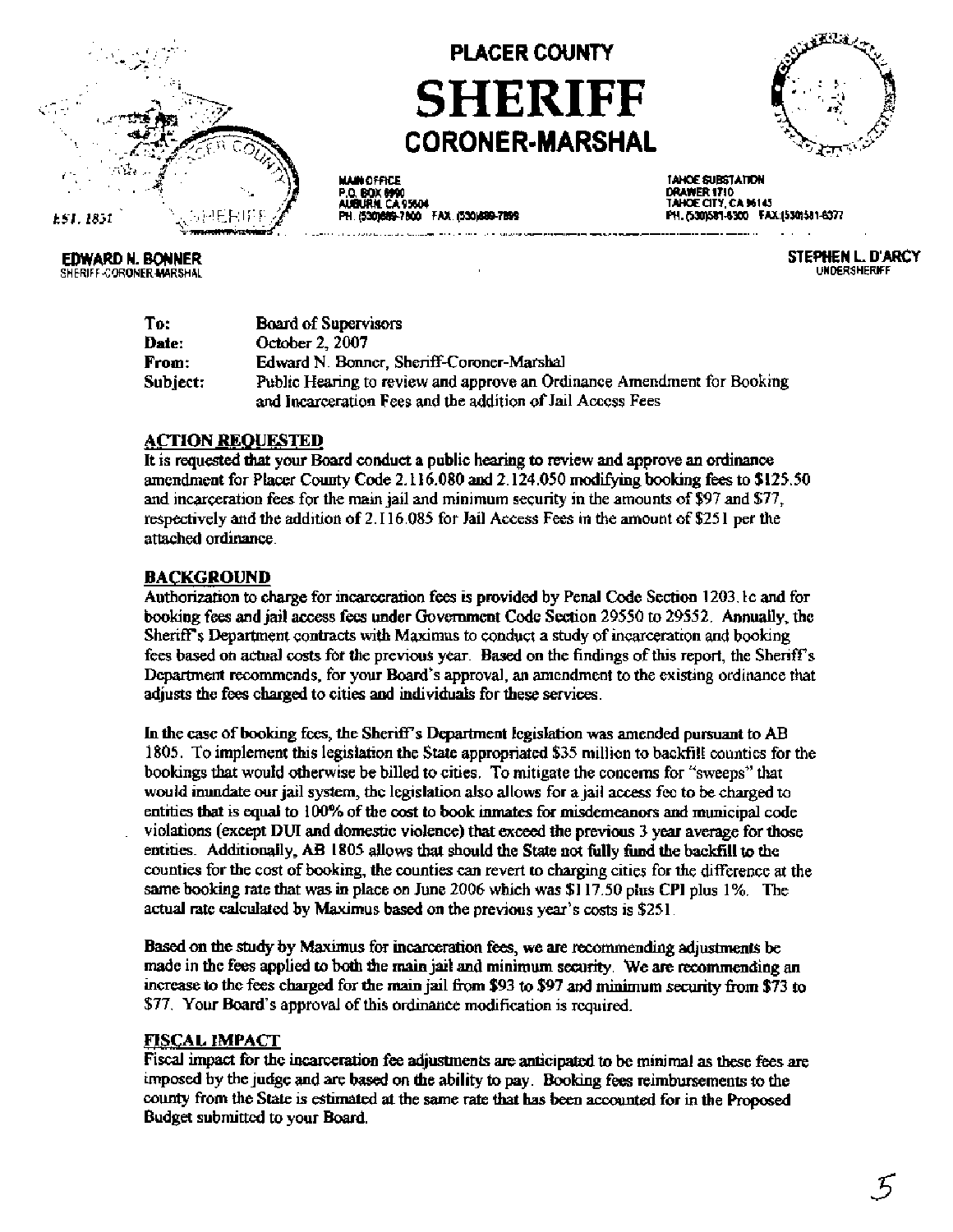## Before **the** Board of Supervisors County of Placer, State of California

| Resol. No: |  |
|------------|--|
|            |  |

In the **matter** of: **Resol.** No: An ordinance amending Chapter 2 Criminal Justice, Incarceration and Booking Fees, Sections 2.1 16.080, 2.124.050 (18, 26, and 30) and the addition of 2.1 16.085

| Ord. No: |  |  |  |  |
|----------|--|--|--|--|
|----------|--|--|--|--|

Fist Reading:

**The Board of Supervisors of the County of Placer duly passed the following ordinance at a regular meeting held on October 2,2007,** 

**By the following vote on roll** call:

**Ayes:** 

**Noes:** 

**Absent:** 

**Signed and approved by me after its passage.** 

Chairman, Board of Supervisors

**Attest: Clerk of said Board** 

**me** Board of *Supervirs* of the County of **Placer** hereby **onlains as** follows:

That Chapter 2, Section 2.116.080 and 2.124.050, 18, 26 and 30, for Booking, Incarceration Fees and Weekend fees are **amended** and that Section 2.1 16.085 Jail Access Fees be added as set out in Exhibit "A" :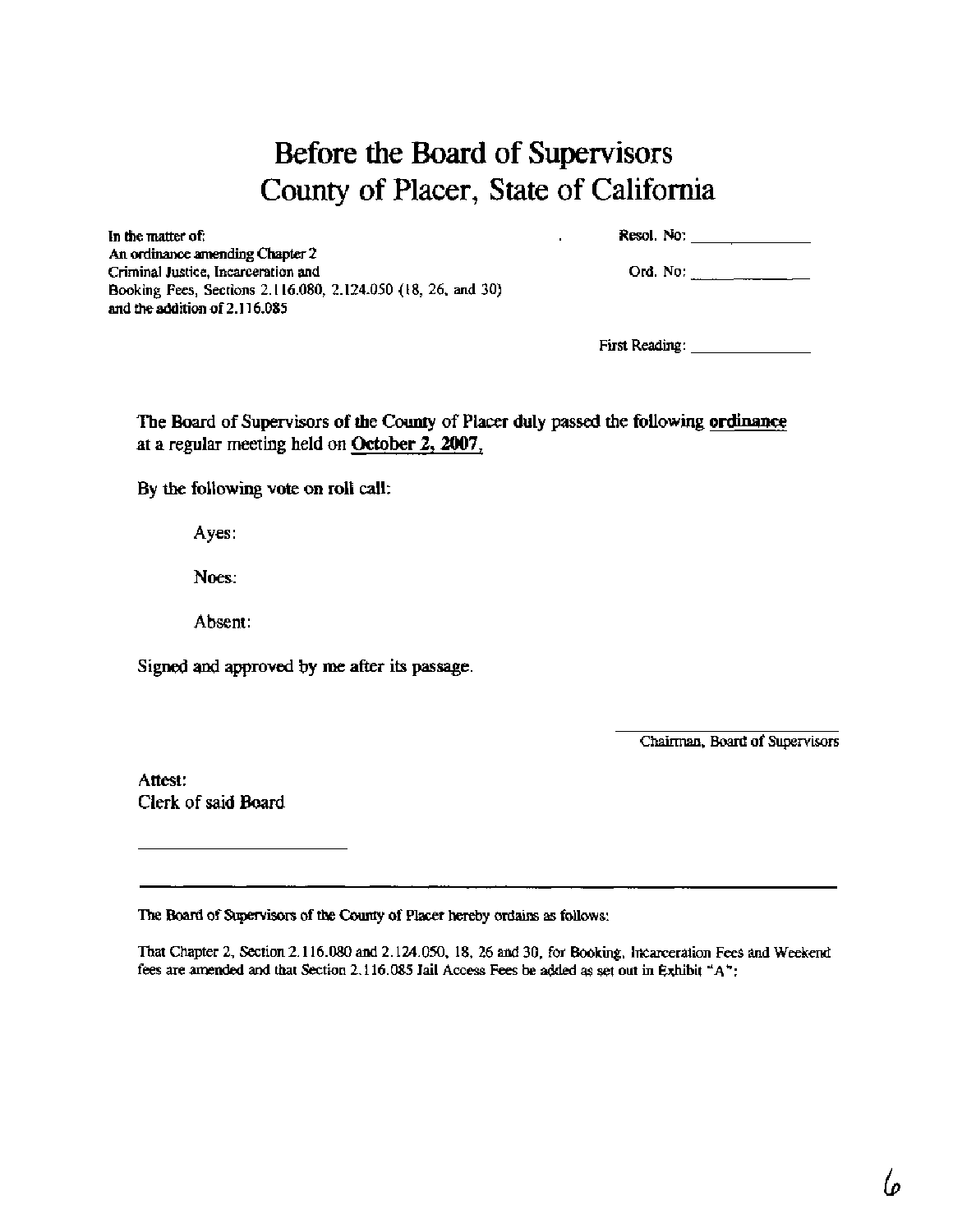#### **EXHIBIT A**

#### **AMEND AS FOLLOWS:**

**SEC.** 2.116.080 **Fees for** jail **booking.** 

**A.** The following amounts will be charged as jail booking fees based on the number of bookings and in the total amounts specified below-pursuant to AB **1805** and Government Code Sections <u>29550 to 29552, unless said jurisdictions and the county reach payment specified in this section...</u><br>The booking fee will be recaiculated and adjusted each fiscal year based on the actual costs of The following amounts will be charged as jail booking fees based on the number of bookings and<br>in the total amounts specified below <u>pursuant to AB 1805</u> and Government Code Sections<br>29550 to 29552, unless said jurisdictio charped **to** the cities **will** be limited **to** the amount sufficient **to** offset the **funding** shortfall provided by the **State based on** the **rate as** of June **2006** of **\$117.50** plus the current **CPI**  plus **1%.** 

| City      | <b>Booking Fee</b>                    |
|-----------|---------------------------------------|
| Roseville | $$106.71 - 117.50$ plus CPI plus 1%   |
| Loomis    | \$106.71 - 117.50 plus CPI plus $1\%$ |
| Lincoln   | \$106.71 - 117.50 plus CPI plus 1%    |
| Rocklin   | \$106.71 - 117.50 plus CPI plus 1%    |
| Auburn    | \$106.71 - 117.50 plus CPI plus 1%    |
| Colfax    | \$106.71 - 117.50 plus CPI plus 1%    |

**B.** Persons booked into the county jail may be assessed an administration fee by the county for costs incurred in conjunction with the arresting and booking pursuant to Government Code Section 29550.2. The fees for jail **booking** for Placer County arrestees **will** be **\$125.50.** (Prior **code <sup>8</sup>**2.70).

#### ADD AS FOLLOWS:

#### SEC. **2.116.085** Fees for Jail Access.

The following **amounts will** be charged **as** jail **access** fees based **on** the number of bookinas and in the total amounts specified below pursuant to AB **1805** and Government Code Sections **29550** to **29552.** Rates charged pursuant to this section will only be charged if bookinps for misdemeanors and municipal code violations (except for **DUI** and domestic violence) exceed the three (3) year average of the previous 3 years. The Jail Access Fee will be charged at 100% of the cost of booking inmates into the County jail. Funding The Jail Access Fee will be recalculated and adjusted each fiscal year based on the actual costs of booking a person into the Placer County jail.

| --- <del>----</del><br>---<br><u>City</u> | Jail Access Fee |
|-------------------------------------------|-----------------|
| Roseville                                 | \$251.00        |
| Loomis                                    | \$251.00        |
| Lincoln                                   | \$251.00        |
| Rocklin                                   | \$251.00        |
| Auburn                                    | \$251.00        |
| Colfax                                    | \$251.00        |